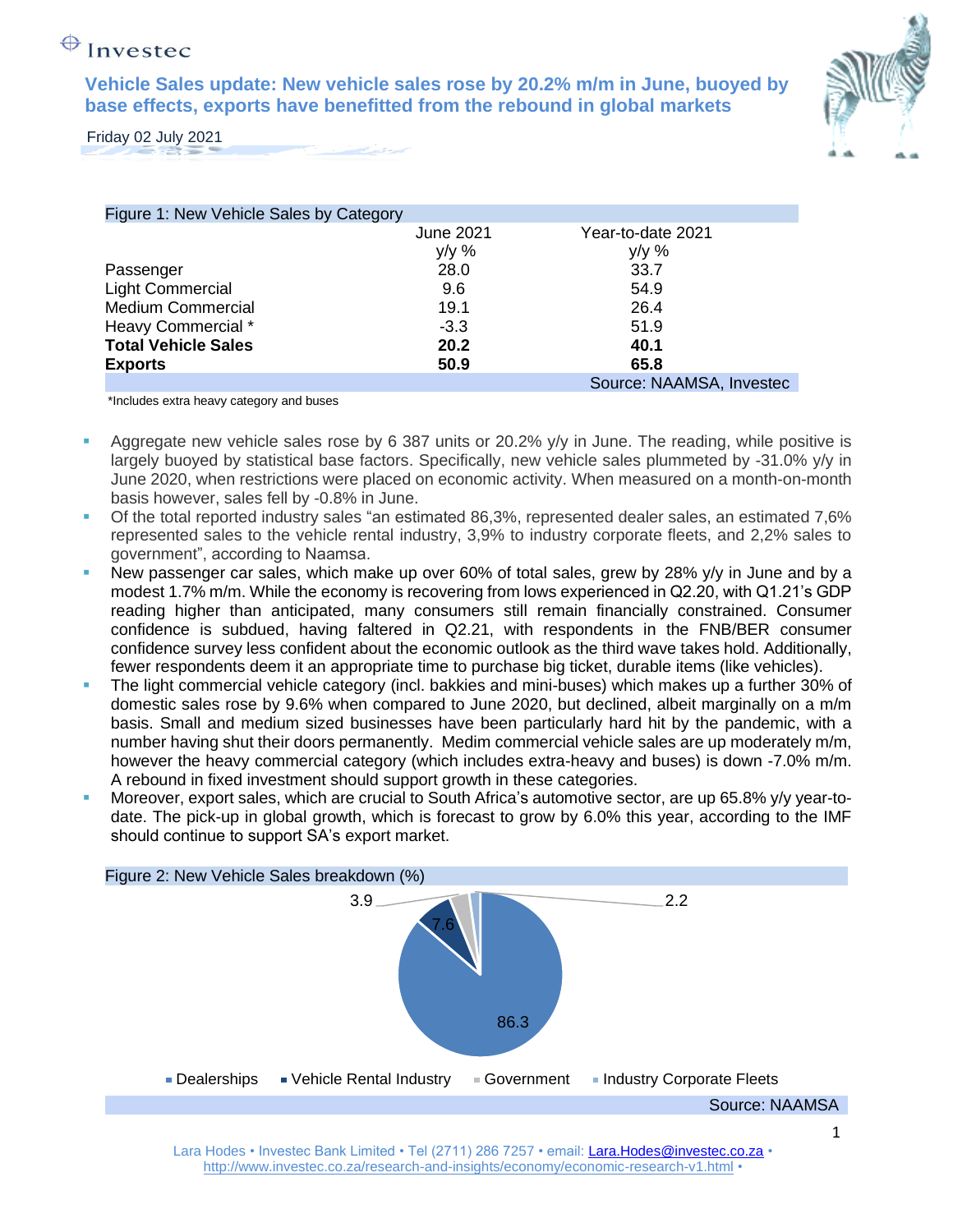## $\bigoplus$  Investec

**Vehicle Sales update: New vehicle sales rose by 20.2% m/m in June, buoyed by base effects, exports have benefitted from the rebound in global markets**



Friday 02 July 2021

Disclaimer

Important Disclaimer – please read

For the purposes of this disclaimer, Investec shall include Investec Bank Limited, its ultimate holding company, a subsidiary (or a subsidiary of a subsidiary) of that entity, a holding company of that entity or any other subsidiary of that holding company, and any affiliated entity of any such entities. "Investec Affiliates" shall mean any directors, officers, representatives, employees, advisers or agents of any part of Investec.

The information and materials presented in this report are provided to you solely for general information and should not be considered as an offer or solicitation of an offer to sell, buy or subscribe to any securities or any derivative instrument or any other rights pertaining thereto.

The information in this report has been compiled from sources believed to be reliable, but neither Investec nor any Investec Affiliates accept liability for any loss arising from the use hereof or makes any representations as to its accuracy and completeness. Any opinions, forecasts or estimates herein constitute a judgement as at the date of this report. There can be no assurance that future results or events will be consistent with any such opinions, forecasts or estimates. Past performance should not be taken as an indication or guarantee of future performance, and no representation or warranty, express or implied is made regarding future performance. The information in this report and the report itself is subject to change without notice. This report as well as any other related documents or information may be incomplete, condensed and/or may not contain all material information concerning the subject of the report; its accuracy cannot be guaranteed. There is no obligation of any kind on Investec or any Investec Affiliates to update this report or any of the information, opinions, forecasts or estimates contained herein.

Investec (or its directors, officers or employees) may, to the extent permitted by law, own or have a position or interest in the financial instruments or services referred to herein, and may add to or dispose of any such position or may make a market or act as a principal in any transaction in such financial instruments. Investec (or its directors, officers or employees) may, to the extent permitted by law, act upon or use the information or opinions presented herein, or research or analysis on which they are based prior to the material being published. Investec may have issued other reports that are inconsistent with, and reach different conclusions from, the information presented in this report. Those reports reflect the different assumptions, views and analytical methods of the analysts who prepared them. The value of any securities or financial instruments mentioned in this report can fall as well as rise. Foreign currency denominated securities and financial instruments are subject to fluctuations in exchange rates that may have a positive or adverse effect on the value, price or income of such securities or financial instruments. Certain transactions, including those involving futures, options and other derivative instruments, can give rise to substantial risk and are not suitable for all investors.

This report does not contain advice, except as defined by the Corporations Act 2001 (Australia). Specifically, it does not take into account the objectives, financial situation or needs of any particular person. Investors should not do anything or forebear to do anything on the basis of this report. Before entering into any arrangement or transaction, investors must consider whether it is appropriate to do so based on their personal objectives, financial situation and needs and seek financial advice where needed.

No representation or warranty, express or implied, is or will be made in relation to, and no responsibility or liability is or will be accepted by Investec or any Investec Affiliates as to, or in relation to, the accuracy, reliability, or completeness of the contents of this report and each entity within Investec (for itself and on behalf of all Investec Affiliates) hereby expressly disclaims any and all responsibility or liability for the accuracy, reliability and completeness of such information or this research report generally.

The securities or financial instruments described herein may not have been registered under the US Securities Act of 1933, and may not be offered or sold in the United States of America or to US persons unless they have been registered under such Act, or except in compliance with an exemption from the registration requirements of such Act. US entities that are interested in trading securities listed in this report should contact a US registered broker dealer.

For readers of this report in South Africa: this report is produced by Investec Bank Limited, an authorised financial services provider and a member of the JSE Limited.

For readers of this report in United Kingdom and Europe: this report is produced by Investec Bank Plc ("IBP") and was prepared by the analyst named in this report. IBP is authorised by the Prudential Regulation Authority and regulated by the Financial Conduct Authority and the Prudential Regulation Authority and is a member of the London Stock Exchange. This report is not intended for retail clients and may only be issued to professional clients and eligible counterparties, and investment professionals as described in S19 of the Financial Services and Markets Act 2000 (Financial Promotions) Order 2005.

For readers of this report in Ireland: this report is produced by Investec Bank plc (Irish Branch) and was prepared by the analyst named in this report. Investec Bank plc (Irish Branch) is authorised by the Prudential Regulation Authority in the United Kingdom and is regulated by the Central Bank of Ireland for conduct of business rules.